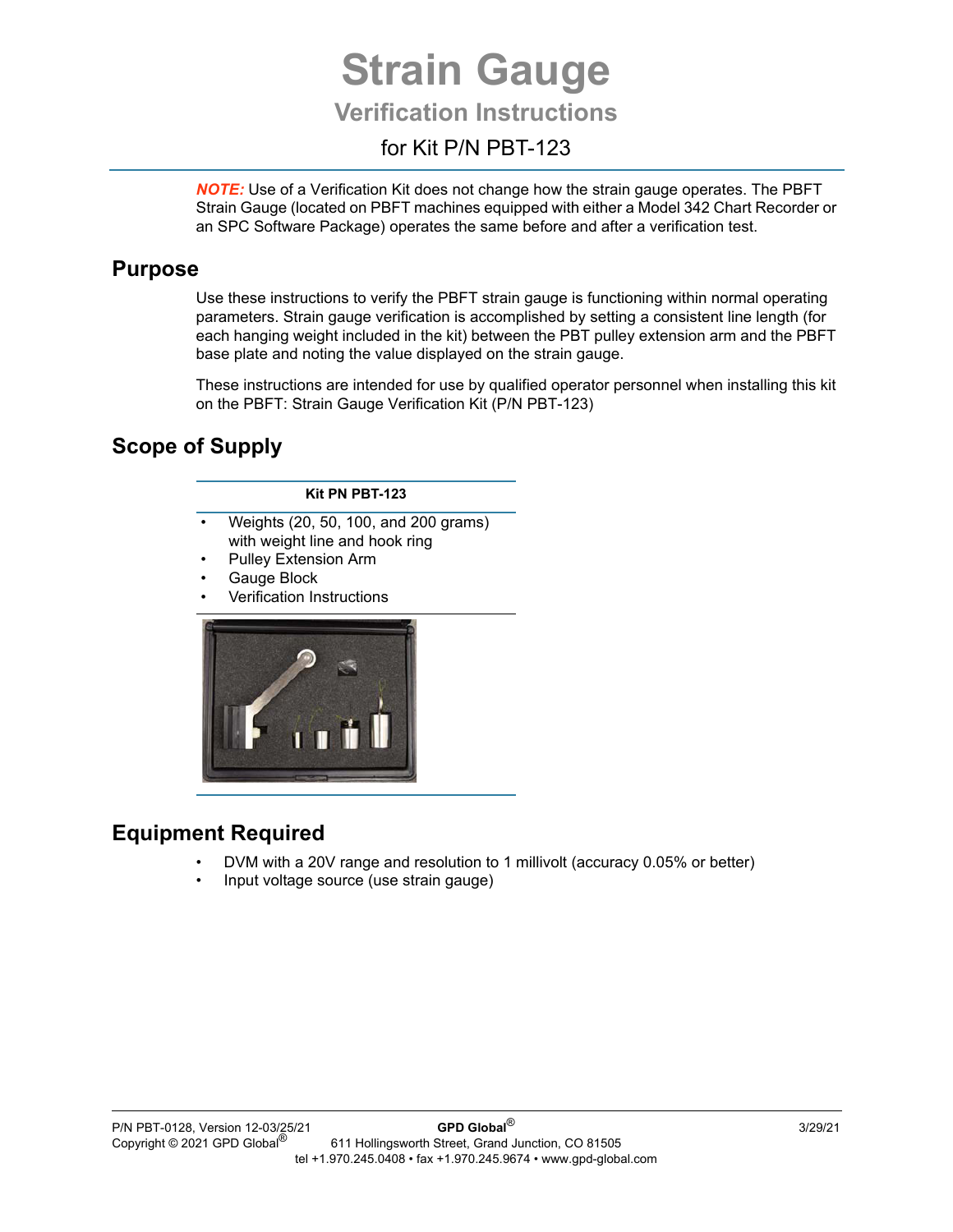#### **Part Identification**



## **Using Verification Kit**

To verify normal strain gauge function:

- 1. Install kit on PBFT per [Kit Installation Procedure \(pg 2\).](#page-1-0)
- 2. [Verify Strain Gauge Display and Millivolt Outputs \(pg 4\)](#page-3-0).

#### <span id="page-1-0"></span>**Kit Installation Procedure**

#### **Prepare PBFT and Strain Gauge**

- 1. Turn on the PBFT power switch.
- 2. Power on the strain gauge by pressing and holding the strain gauge ON button until display appears.



*CAUTION: DO NOT strike or jar the strain gauge. Apply pressure to the strain gauge clip in a pulling or pushing motion, not by hitting or jarring it. Applying force to this precision instrument at an excessive speed may result in permanent damage to unit.*

- 3. Verify the strain gauge unit of force is set to 'kg'. If it is not set to 'kg', select 'kg' with the UNIT button.
- 4. With no load on the strain gauge, press the ZERO button to reset the strain gauge to zero. The display should read zero (0).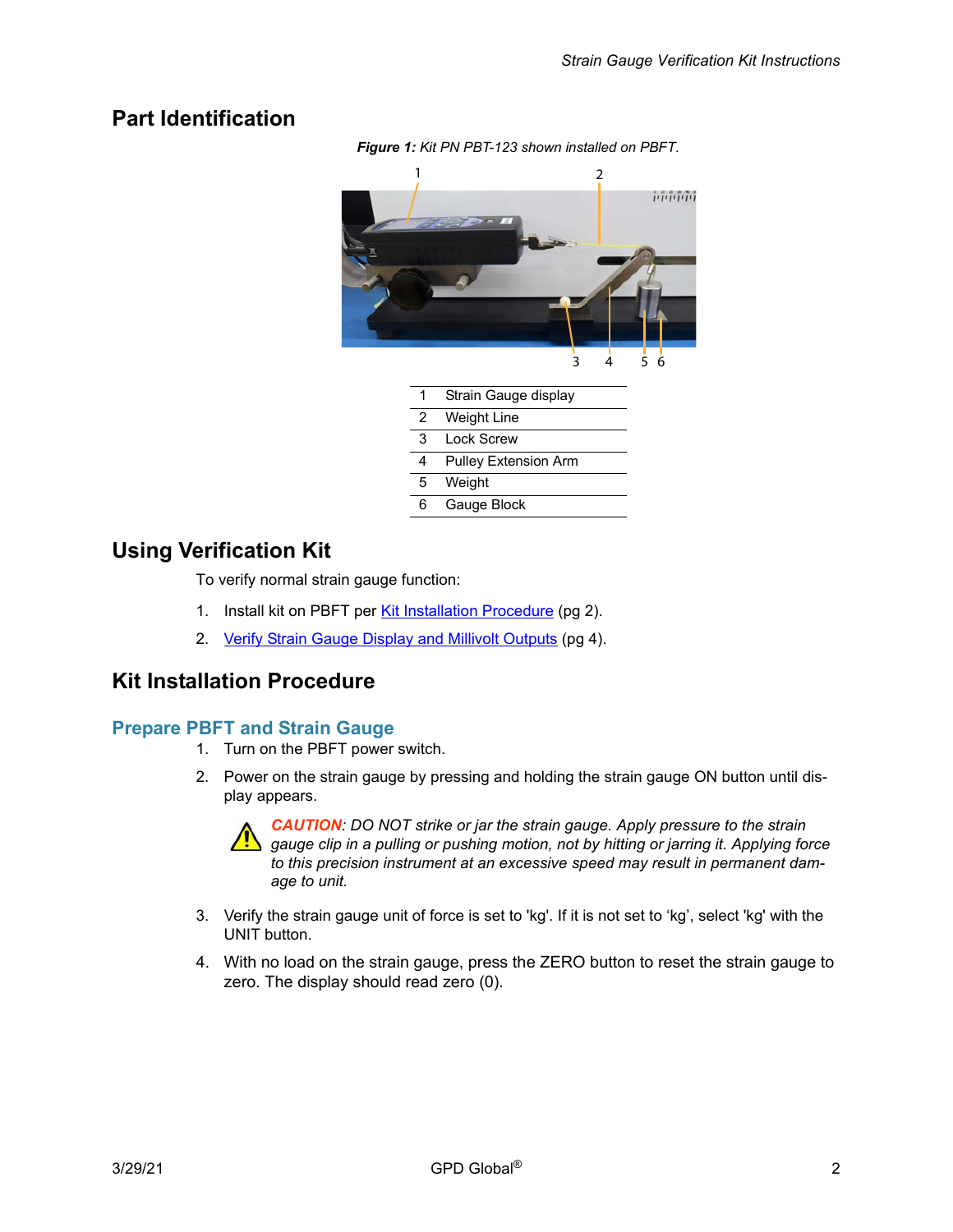#### **Install Strain Gauge Verification Kit**

#### **Kit PN PBT-123**

- 1. Slide the pulley extension arm onto the PBFT base plate, positioning the arm so a weight will hang freely.
- 2. Carefully hang a weight over the extension arm, clipping the weight line in the tape clip.

*Figure 2: Weight resting lightly on gauge block.*

3. Position the gauge block between the PBFT base plate and the hanging weight.

- 4. As needed, adjust the length of the weight line so the weight rests lightly on the gauge block.
- 5. Secure the pulley extension arm position by tightening the lock screw.
- 6. Slide the gauge block out from under the hanging weight and then note the value displayed on the strain gauge. The displayed value should be within a tolerance of 0.02% of the mass of the Class F hanging weight.



*Figure 3: Gauge block moved aside.*

7. Repeat steps 2 through 6 for each of the remaining weights in the kit.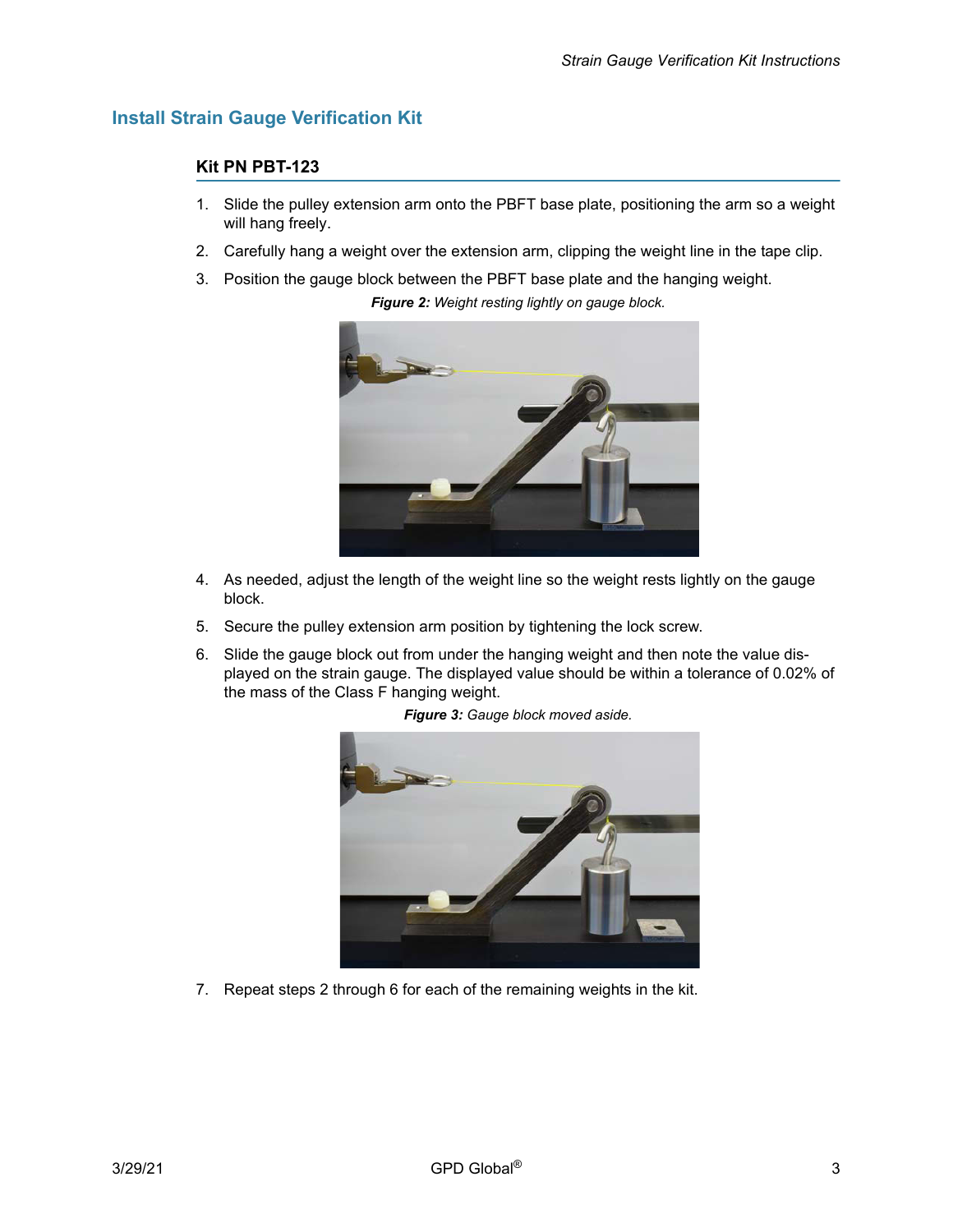## <span id="page-3-0"></span>**Verify Strain Gauge Display and Millivolt Outputs**



**CAUTION**: DO NOT apply more than one (1) kilogram of force to the strain gauge clip. Applying excessive weight to this clip, which measures the peel back force of the cover tape, may result in permanent damage to the unit.

To verify the strain gauge is performing in linear fashion:

1. Take voltage readings applicable to your PBFT configuration:

| <b>SPC</b><br><b>Software</b> | <b>USB</b><br>Port | Chart<br><b>Recorder</b> | How to take voltage readings for this configuration:                                                                                                                                                                                                                                        |  |
|-------------------------------|--------------------|--------------------------|---------------------------------------------------------------------------------------------------------------------------------------------------------------------------------------------------------------------------------------------------------------------------------------------|--|
| <b>YES</b>                    | <b>YES</b>         | <b>NO</b>                | 12-pin Connector - disconnect the data output cable from the strain<br>gauge and then take a voltage reading across pins 11 and 12 of the<br>strain gauge connector.<br>2<br>3<br>6<br>5                                                                                                    |  |
| <b>YES</b>                    | <b>NO</b>          | <b>NO</b>                | 15-pin Connector - take a voltage reading at pins 1 and 2 of the<br>PBFT connector into which the software cable plugs.<br>$^{(+)}$<br>$15(+)$<br>$^{+}$<br>$(+)$<br>9-pin Connector - take a voltage reading at pins A and B of the<br>PBFT connector into which the software cable plugs. |  |

*Table 1: Instructions Vary by PBFT Configuration*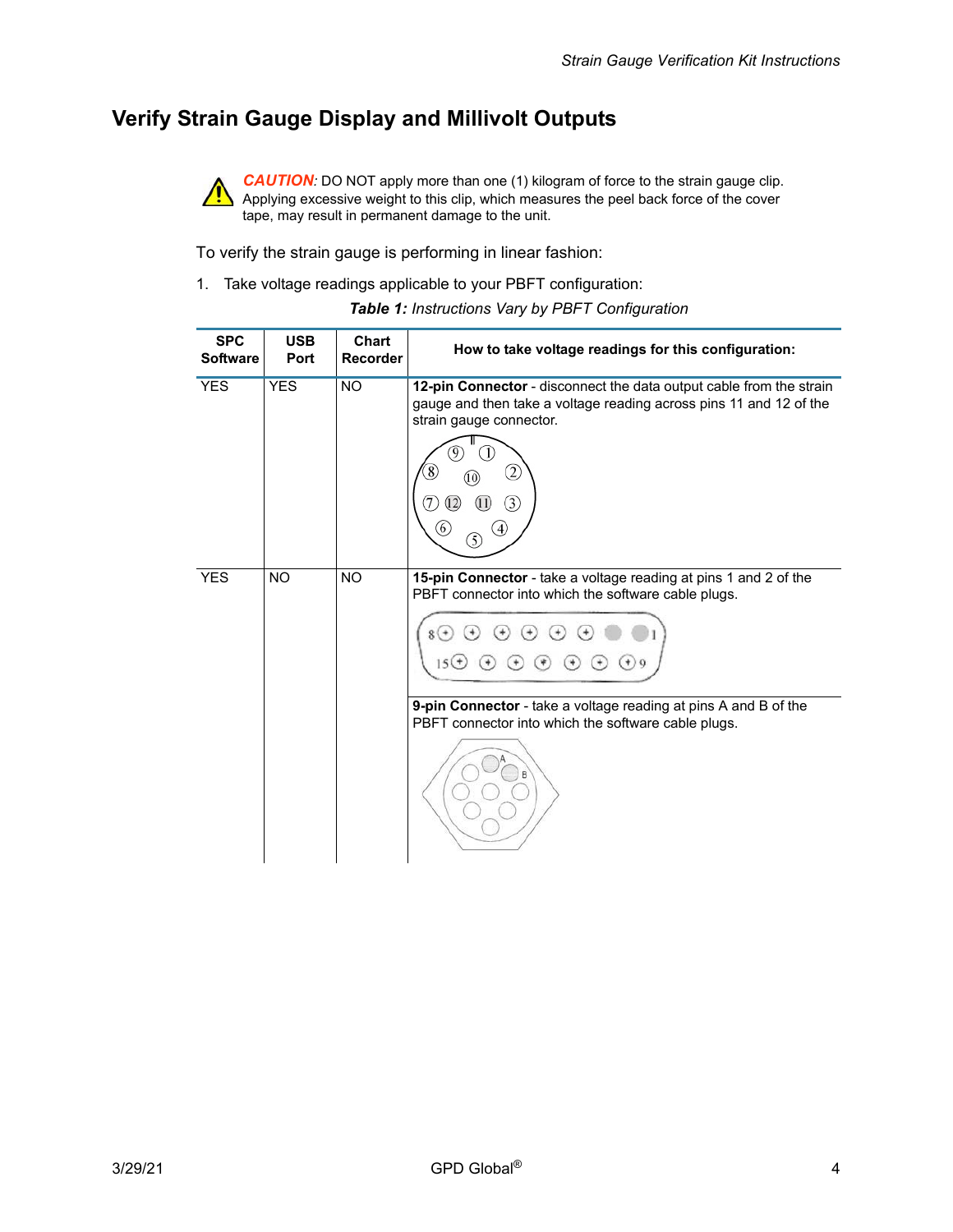| <b>SPC</b><br><b>Software</b> | <b>USB</b><br>Port | Chart<br><b>Recorder</b> | How to take voltage readings for this configuration:                                                                                                                                                                                                            |
|-------------------------------|--------------------|--------------------------|-----------------------------------------------------------------------------------------------------------------------------------------------------------------------------------------------------------------------------------------------------------------|
| <b>NO</b>                     | <b>NO</b>          | <b>YES</b>               | Chart Recorder - take a voltage reading at the connections on the<br>rear of the chart recorder at Channel 1 $(+)$ and Channel 1 $(-)$ .<br><b>Rear Terminal Connections:</b><br>oor<br>REMOTE<br>CHANNEL 1<br>CHART ON/OFF<br>−<br>RF<br>$V +$<br>$V -$<br>. . |
|                               |                    |                          | Take voltage readings at<br>Channel 1 $(+)$ and $($ ).<br>REMOTE<br>CHANNEL 1                                                                                                                                                                                   |

| Table 1: Instructions Vary by PBFT Configuration |  |  |
|--------------------------------------------------|--|--|
|--------------------------------------------------|--|--|

<span id="page-4-1"></span>2. With zero (0) grams (no weights), the strain gauge should display 0.000 kilograms and measure less than 5 millivolts.

Voltage measured at the connector on the side of the PBFT should be at or near zero (0) volts. Older strain gauge models typically have a + or − voltage (with zero weight) which could vary from one unit to the next. This "offset" voltage is neutralized with circuits in the chart recorder and/or the SPC amplifier assembly. **Make note of this offset voltage and its polarity.**

- 3. Verify the display and output for each weight per [PBFT Weights & Output Values \(pg 5\).](#page-4-0)
- 4. If verification results are satisfactory, the verification process is complete and the hardware may be returned to normal operations. If verification results are not satisfactory, the strain gauge must be re-calibrated; if displayed value is outside the noted tolerance, the strain gauge may need repairs.

**IMPORTANT:** If verification results are unsatisfactory (if the readings are not within the afore-mentioned voltage range, and if the strain gauge display values are not within the afore-mentioned range of grams), contact the GPD Global Service Department to arrange for re-calibration of the strain gauge

#### <span id="page-4-0"></span>**PBFT Weights & Output Values**

To verify the strain gauge display and output:

1. Attach the smallest weight from your kit to the PBFT per [Kit Installation Procedure \(pg 2\).](#page-1-0)

*CAUTION*: Support the weight while laying its line over the arm's pulley and clipping the hook ring in the tape clip.



*CAUTION*: GENTLY release the weight load onto the strain gauge.